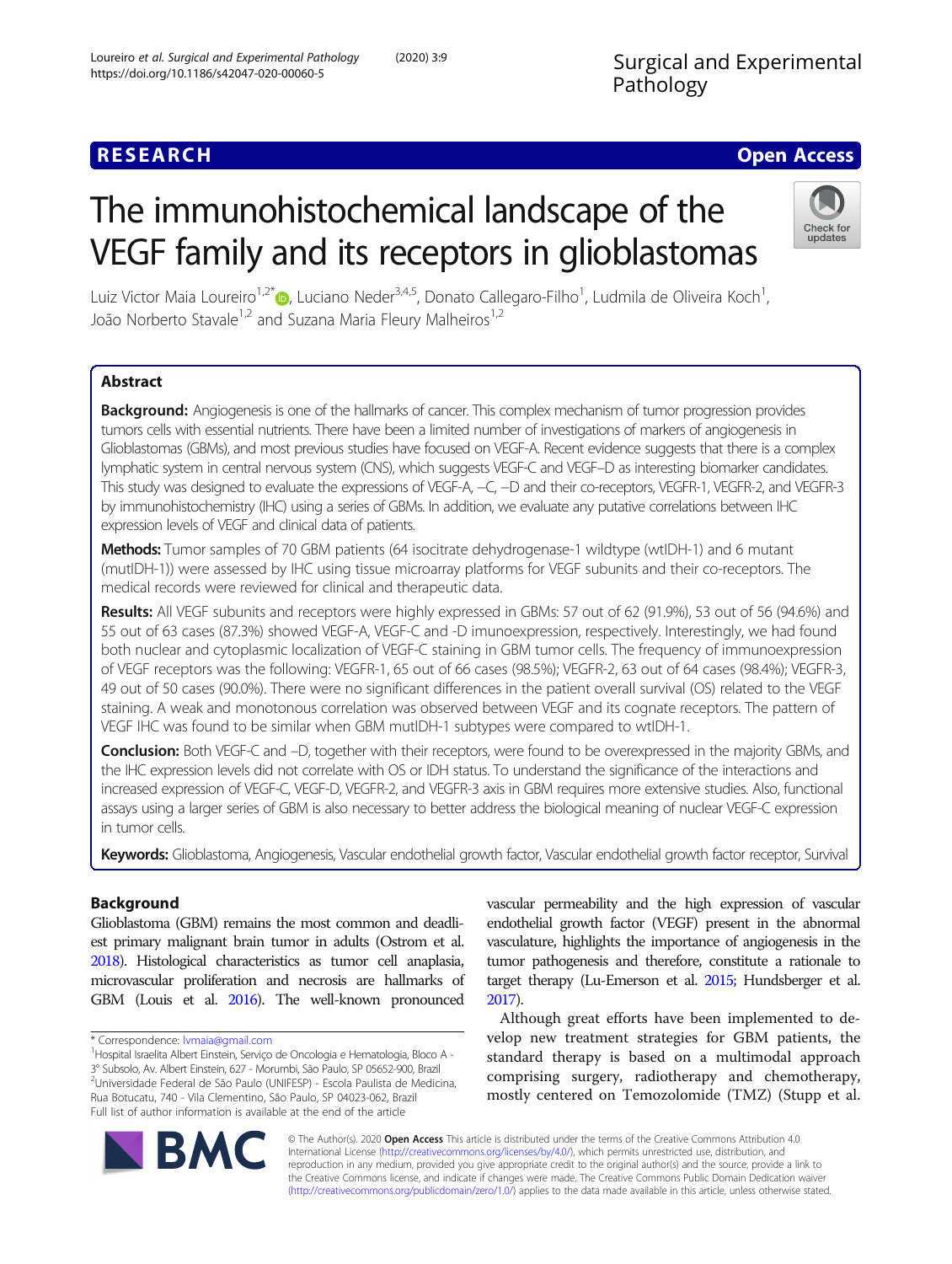[2005](#page-7-0)). Due to its critical role in tumor biology, VEGF signaling pathways was proposed as an attractive target in cancer therapy since the 70's (Folkman [1971\)](#page-7-0). Thus far, and despite its established importance in GBM pathogenesis, only one anti-angiogenic therapy – the monoclonal anti-VEGF-A antibody, Bevacizumab is FDA approved despite its unreliable results (Friedman et al. [2009](#page-7-0); Kreisl et al. [2009](#page-7-0); Chinot et al. [2014](#page-7-0); Diaz et al. [2017](#page-7-0); Hundsberger et al. [2017](#page-7-0); Wick et al. [2017\)](#page-7-0). Indeed, as the complexity of angiogenesis has been unveiled and other VEGF family members were also implicated, alternative signaling pathways were considered as potential targets, fueling the development of new therapies, such as multitarget inhibitors – pan-vascular endothelial growth factor receptors (VEGFR) and tyrosine kinase inhibitors (TKIs). However, the benefits are unclear (Lu-Emerson et al. [2015\)](#page-7-0).

The complexities and biological obstacles curb the use of angiogenesis as a potential therapeutic target in GBM patients. This might be partially explained by the intricate interaction of distinct signaling pathways and the higher number of involved molecules. Primarily, seven VEGF subunits are well distinguished, VEGF-A, −B, −C, −D, −E, −F and placental growth factor (PGF) – which can bind to their common receptors VEGFR-1,  $-2$ , and  $-3$  and trigger an elaborate process of angiogenesis and lymphangiogenesis. Theses processes are invariably present in embryological, physiological and pathological conditions, such as tumorigenesis and tumor progression (Roy et al. [2006\)](#page-7-0).

For instance, VEGF-A – the prototype member of the VEGF family – mediates VEGFR-1 and VEGFR-2 activation and predominantly regulates the process of angiogenesis in the central nervous system (CNS) (Carmeliet and Jain [2011](#page-7-0)). VEGF-C is a precursor protein that, in its cleaved form, has high affinity for both VEGFR-2 and VEGFR-3 that, when upregulated, may be associated with more unfavorable prognosis in GBM patients (Grau et al. [2007;](#page-7-0) Kessler et al. [2015;](#page-7-0) Zhao et al. [2016\)](#page-7-0). Interestingly, VEGF-C, was initially described as primarily involved in the formation and maintenance of lymphatic vessels (Veikkola et al. [2001](#page-7-0)), which were classically thought to be absent from the CNS (Antila et al. [2017](#page-6-0)). However, increasing evidence indicates that VEGF-C is also expressed in the brain and may regulate several biological processes in physiological and pathological settings (Jenny et al. [2006;](#page-7-0) Grau et al. [2007](#page-7-0); Shin et al. [2008;](#page-7-0) Zhao et al. [2016](#page-7-0)). From structural and functional perspective, VEGF-D is closely related to VEGF–C (Achen et al. [1998;](#page-6-0) Stacker and Achen [2018\)](#page-7-0) and binds to the same receptors, i.e., VEGFR-2 and -3 (Roy et al. [2006\)](#page-7-0) and thus, exerting an overlap role by inducing angiogenesis and lymphangiogenesis (Fagiani et al. [2016\)](#page-7-0).

Emerging data has pointed out an increasing importance of VEGF-D, along with -C, as an alternative proangiogenic pathway in cancer (Grau et al. [2011;](#page-7-0) Yang et al. [2015](#page-7-0); Stacker and Achen [2018](#page-7-0)), although their role in CNS tumors is barely understood (Debinski et al. [2001](#page-7-0); Moffat et al. [2006;](#page-7-0) Grau et al. [2007](#page-7-0); Ramani et al. [2012\)](#page-7-0). Also, the precise implications of VEGF-B in cancer cells are not fully known (Roy et al. [2006](#page-7-0); Lal et al. [2018](#page-7-0)) and VEGF-E and VEGF-F have not been reported in mammals (Roy et al. [2006\)](#page-7-0). Additionally, only few studies have described the patterns of expression of angiogenic factors in human GBM, most of them just focusing on VEGF-A (Xu et al. [2013](#page-7-0); Chen et al. [2015;](#page-7-0) Kessler et al. [2015;](#page-7-0) Baumgarten et al. [2016\)](#page-7-0), VEGF-C and VEGF–D.

Therefore, this study aimed to evaluate the expression of VEGF-A, −C, −D and its receptors, VEGFR-1, − 2, and − 3 in a series of GBMs as well as whether any correlation exists between immunostaining and clinical features. Also, it was investigated the potential prognostic value of distinct VEGF family members.

# Methods

We retrospectively review consecutive adult patients (> 18) years old) with newly diagnosed GBMs according to the current World Health Organization Classification of Tumors of Central Nervous System (WHO, 2016) (Louis et al. [2016\)](#page-7-0). These patients underwent to neurosurgical procedures, aiming maximal safe resection whenever possible, between January 2003 and December 2011, from two Brazilian hospital databases: Hospital Israelita Albert Einstein (HIAE) and Hospital São Paulo - Universidade Federal de São Paulo (HSP-UNI-FESP). All tumor specimens were overnight fixed in buffered formalin and subsequently embedded in paraffin blocks.

Tumor samples from 97 patients were available and carefully reviewed by a reference neuropathologist (LN). Samples with predominantly necrotic tissue or small sample sizes as those from patients with inconsistent clinical and/or therapeutic data were excluded. Thus, the study group comprised tumor tissue from 70 GBM samples (HSP-UNIFESP,  $n = 57$ ; HIAE,  $n = 13$ ).

# Tissue microarray (TMA) construction

At least two different and of the most representatives areas of each tumor were selected for analysis. Cylindrical cores of 2-mm were removed and used in the construction of tissue microarray (TMA) blocks, as previously described (Saggioro et al. [2014](#page-7-0)). Eleven TMA blocks were constructed using a Beecher tissue array instrument™ (Beecher Instruments, Silver Spring, MD, USA) in accordance to the manufacturer's instructions. For each immunostaining, 4 μm slices were cut from TMA blocks by using a Leica microtome and placed on glass charged slides. Slides were cut consecutively to minimize the influence of tissue heterogeneity when comparing the expression of the different VEGF family members within each patient tumor sample. As control, a normal prostate tissue prostate section was added in each TMA block.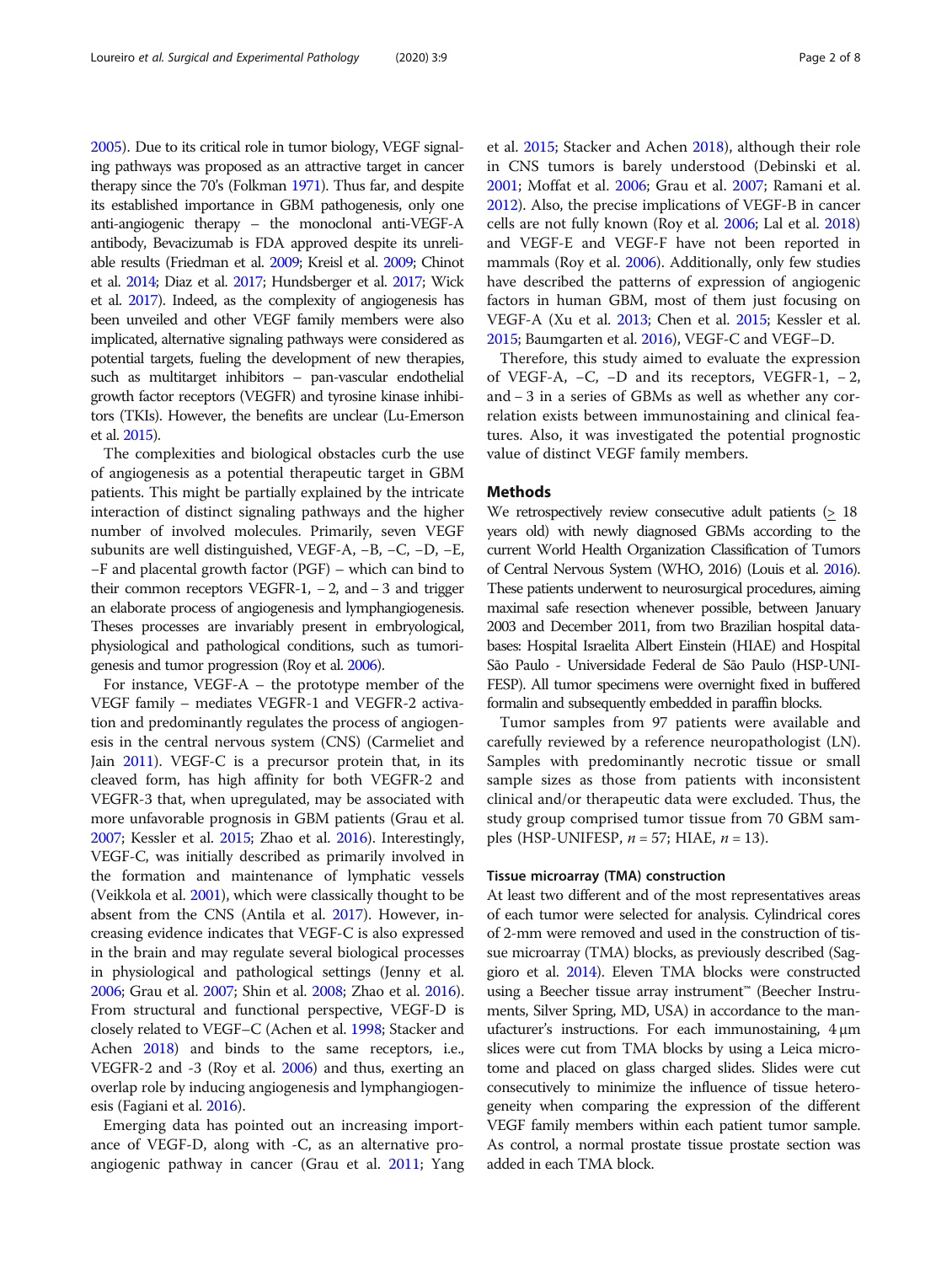# Immunohistochemistry assays and evaluation

The immunohistochemical (IHC) procedures were performed on 4-μm-thick TMA sections and mounted on charged slides. Briefly, for immunostaining, the slides were deparaffinized, and rehydrated through a graded ethanol series. The antigen retrieval was done using Diva Decloaker solution (Biocare Med™, Concord, CA, USA), for 40 min at 98 °C in a steamer chamber. The slides were incubated with the pre-diluted antibody overnight at room temperature and subsequently washed with Tris-buffered saline with Tween 20, as shown in Table 1.

The immunohistochemistry test was chosen as the preferable evaluation method because of its practical approach, cost-effectiveness, widely availability, replicability, and has a proven usefulness in previous studies (Debinski et al. [2001;](#page-7-0) Jenny et al. [2006;](#page-7-0) Grau et al. [2007\)](#page-7-0).

The IHC stains of VEGF and its cognate receptors were blindly evaluated at  $\times 200$  magnification using a DX-51 Olympus microscope, according to the following semiquantitative grading score: negative (0), absence or up to 10% IHC staining of the core area; *score 1*+, focal expression in  $>10\%$  to up to 25% of the core area; score 2+, intermediate expression in > 25% to up to 75% of the core; score 3+, diffuse expression in more than 75% of core area. At least a quarter of the core area had to be evaluable for scoring and faint immunostains were not considered. For each case (patient), the definitive IHC score was determined by the mean IHC stain obtained from the cores evaluated (up to 3 cores per case). The intensity of IHC stains was not considered. Finally, for each VEGF member the cellular location of IHC staining was noted, i.e., membrane, cytoplasmic and/or nuclei staining as well as the neoplastic and non-neoplastic endothelial cells.

The isocitrate dehydrogenase-1 (IDH-1) status was evaluated by IHC using the anti-IDH-1 mutant antibody for R132H (H09 clone, Dianova™, Hamburg, Germany) at 1:20, according to manufacturer's recommendations.

# Clinical profile and outcomes

The medical records of 70 patients were reviewed for the following data: gender, age at diagnosis, Karnofsky Performance Status (KPS), date of the first symptom, date of death or last evaluation, date and extent of resection and radiation therapy (RT) and chemotherapy regimens.

Table 1 Summary of antibodies' clones and titration

| Antibody | Clone       | Dilution |
|----------|-------------|----------|
| VFGF-A   | VG1         | 1:50     |
| VFGF-C   | MM0006-2E65 | 1:50     |
| VFGF-D   | Polyclonal  | 1:20     |
| VFGF-R1  | Polyclonal  | 1:20     |
| VFGF-R2  | 1(1B6)      | 1:100    |
| VEGF-R3  | MM003.7563  | 1:20     |
|          |             |          |

Neurosurgery was performed to attain the maximum safe and feasible resection according to the guidelines of both institutions, which have suitably equipped surgical centers. The extension of tumor resection was defined based on immediate (48 h) postoperative imaging (CT or MR), as radical resection (absence of residual contrast enhancement), partial resection or biopsy. Patients underwent 3D localized external beam RT delivered to the contrast-enhancing lesion shown at CT/T1-weightedimagesor T2/fluid attenuated inversion recovery sequence MR. The RT dose was prescribed according to the guidelines of the International Commission of Radiological Units fields, once daily at 2 Gy per fraction, 5 days a week, for a total of 60 Gy. The treatment protocols and personnel varied over time and between centers. Chemotherapy regimens also varied between centers. At HIAE, all patients were treated with concomitant and adjuvant Temozolomide according to the European Organization for Research and Treatment of Cancer–National Cancer Institute of Canada protocol (Stupp et al. [2005\)](#page-7-0). At HSP-UNIFESP until 2008, patients received 200 mg/m2 carmustine (bis-cloroethylnitrosourea [BCNU]) at 6-week intervals starting 6 weeks after RT. Since 2009, TMZ has been available and patients could be treated with the EORTC-NCIC protocol. The patients who underwent chemotherapy treatment according to the EORTC-NCIC protocol were categorized as "RT concurrent with chemotherapy." The patients who received BCNU were defined as having "RT and sequencing chemotherapy." The patients who did not received RT and/or chemotherapy were defined as having "best supportive care".

# Statistical analyses

Data were described using absolute and relative frequencies for categorical data. Quantitative data were described using median and range, due to skewness. Overall survival (OS) was calculated from date of surgery until death or last follow-up and the cut-off date was November 30th 2018.

Survival curves were constructed according to the Kaplan-Meier method and comparison between groups by using log-rank test to explore relationships between well-recognized prognostic factors (age, KPS, extent of tumor resection, adjuvant treatments) and survival time in the univariate analysis. A conditional stepwise proportional hazard analysis (Cox-regression model) was used to identify independent predictors of survival. The level of significance was 0.05 ( $p < 0.05$ ). [ $p \le 0.05$ ].

For statistical analyses, only cases with consistent IHC expression (scores  $2+$  and  $3+$ ) were considered "*positive* or high expression", i.e., cases with at least  $>$  25% of IHC staining in the core area at definitive score. Cases showing < 25% IHC staining were considered as "negative or low expression". Plausible associations among the IHC score of multiple VEGFs and their receptors were assessed using Spearman rank correlation coefficient.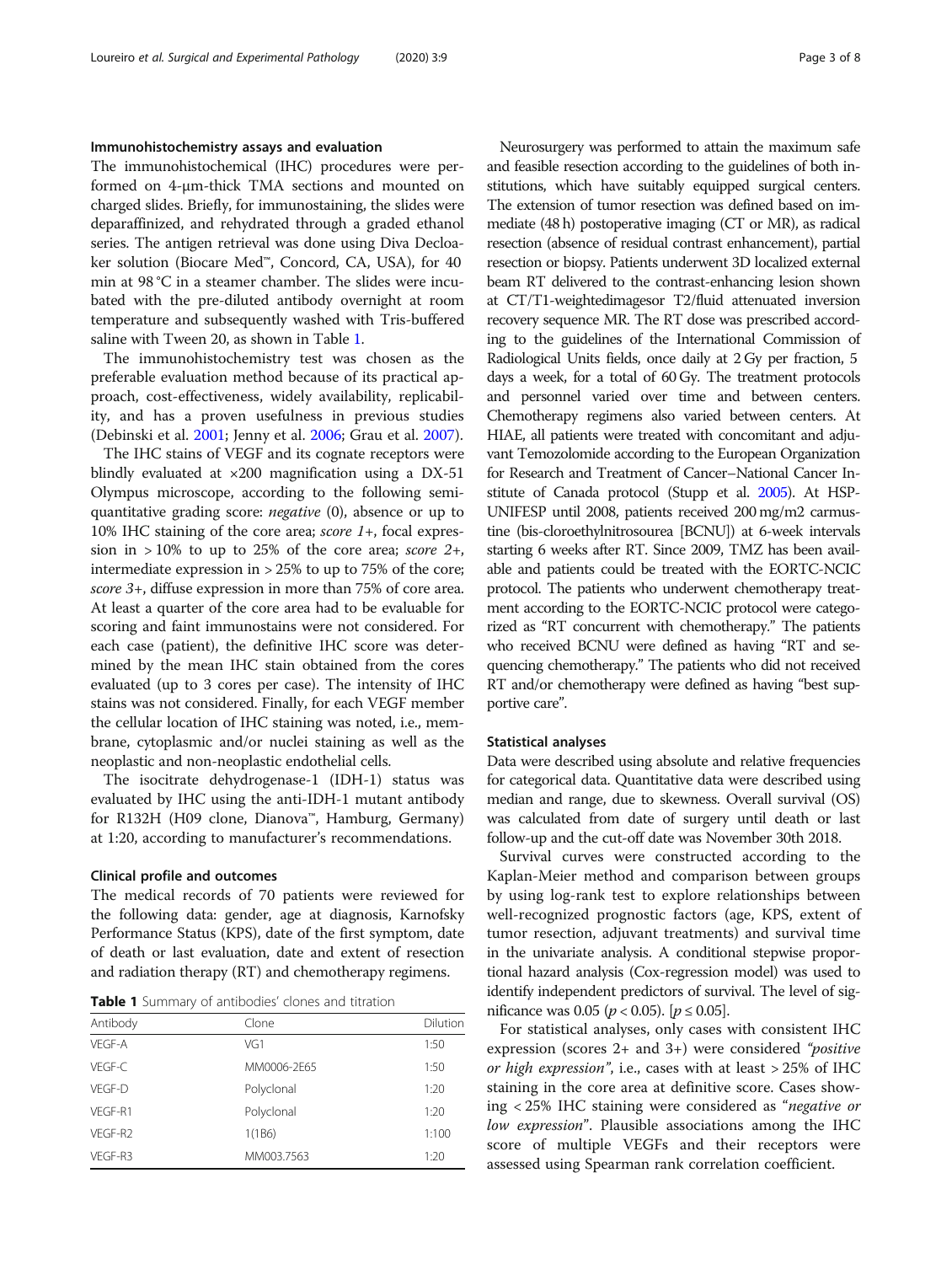The statistical analysis was performed using the statistical software R (R Core Team, 2017 added to the Car graphic package (Fox and Weisberg [2011](#page-7-0)) and survival (Therneau [2015\)](#page-7-0).

# Results

# Clinicopathological features and patient outcomes

The median age of the patients at surgery was 59.5 years (range, 18–78 years), with 44 males (62.8%, male/female ratio of 1.7:1) (Table 2). The median follow-up time of all survivors was 8.21 months (range, 1.2–95.8 months) and the estimated OS was 7.25 months (range, 5.33–14.08 months).

# VEGF-A, −C, −D and VEGFR-1, −2, −3 IHC expression and patient outcomes

The overwhelming majority of GBM cases showed consistent VEGF expression, regardless of its subunit or receptor, as shown in Table 3.

Even though several TMA cores were lost, of which the IHC score was not performed, mostly in regards to VEGFR-3 (28.6%) and VEGF-C (20.0%), the majority of GBM cases showed "high expression" for all VEGF subunits and their cognate receptors  $(> 25\%, 2+$  or 3+), as shown Table 3. Interestingly, VEGF-C showed conspicuous nuclear immunostaining (repeated three times) (Fig. [1](#page-4-0)). The remaining VEGF subunits and receptors showed cytoplasmic staining (data not shown).

| <b>Table 2</b> Demographics, clinical and treatment data of GBM |  |  |  |  |
|-----------------------------------------------------------------|--|--|--|--|
| patients (univariate analyses)                                  |  |  |  |  |

|                                                                  | N(% )          | <b>HR</b>      | CI 95%                          | $\mathsf{P}$ |
|------------------------------------------------------------------|----------------|----------------|---------------------------------|--------------|
| Gender                                                           |                |                |                                 |              |
| Female                                                           | $26(37.1)$ 1   |                |                                 |              |
| Male                                                             |                |                | 44 (62.9) 1.26 (0.75-2.11) 0.39 |              |
| Age (yr)                                                         |                |                |                                 |              |
| < 50                                                             | 15(21.4)       | $\overline{1}$ |                                 |              |
| $\geq 50$                                                        |                |                | 55 (78.6) 1.61 (0.89-2.92) 0.12 |              |
| KPS (%)                                                          |                |                |                                 |              |
| < 70                                                             | 20 (28.6) 1    |                |                                 |              |
| $\geq 70$                                                        |                |                | 43 (61.4) 0.51 (0.29-0.89) 0.02 |              |
| <b>NA</b>                                                        | 7(10.0)        |                |                                 |              |
| Neurosurgery (extent of resection)                               |                |                |                                 |              |
| <b>Biopsy</b>                                                    | 4(5.7)         | 1              |                                 |              |
| Partial                                                          |                |                | 41 (58.6) 0.42 (0.13–1.41)      | 0.16         |
| Radical                                                          |                |                | 25 (35.7) 0.24 (0.17-0.57) 0.02 |              |
| Adjuvant treatment                                               |                |                |                                 |              |
| Best supportive care                                             | 21(30.0)       | -1             |                                 |              |
| Only RT                                                          |                |                | 16 (22.9) 0.52 (0.26-1.05)      | 0.07         |
| RT and sequencing chemotherapy                                   | 20 (28.6) 0.32 |                | $(0.17 - 0.62)$                 | 0.001        |
| RT concurrent with chemotherapy 13 (18.6) 0.30 (0.14-0.63) 0.002 |                |                |                                 |              |

NA Not available

Table 3 Number of cases that expressed ("positive cases", 1+ to  $3+$ ) and those with "high expression" (> 25%, 2+ or  $3+$ ) for each VEGF subunit and cognate receptor<sup>a</sup>

|         | Positive cases N | High expression N |
|---------|------------------|-------------------|
| VEGF-A  | 57/62 (91.9%)    | 49/57 (85.9%)     |
| VFGF-C  | 53/56 (94.6%)    | 48/53 (90.5%)     |
| VFGF-D  | 55/63 (87.3%)    | 49/55 (89.0%)     |
| VFGF-R1 | 65/66 (98.5%)    | 55/65 (84.6%)     |
| VFGF-R2 | 63/64 (98.4%)    | 56/63 (88.8%)     |
| VFGF-R3 | 49/50 (98.0%)    | 46/49 (93.8%)     |

 $a$  > 25% of immunostaining in the core area

Overall, there were no significant differences in OS regardless the VEGF staining score on tumor cores (Table [4](#page-4-0)).

Additionally, other univariate analyses was performed using patients grouped according a binary IHC category: "no or low expression" (up to  $1+$ ) and "high expression" (2+ or 3+) for each VEGF subunit and its cognate receptors. The model was created to statiscally strengthen groups and overcome the hurdles as a result of a small sample size due to the missing TMA cores. However, no significant differences were found between OS and these IHC categories (Table [5\)](#page-5-0).

Finally, regarding the IDH-1 mutation 6 out 70 patients harbor the canonical R132H mutation that is detected by IHC (8.6%). However, the IHC expression of VEGF subunits and cognate receptors did not differ from those with wtIDH-1, which constitutes the overwhelming majority of casuistry.

# Evaluation of the relationship between distinct VEGF subunits and receptors

Table [6](#page-5-0) shows the Spearman rank correlation coefficients among the IHC expression of VEGFs. The VEGF and its cognate receptors showed a weak and monotonous correlation pattern. A moderate correlation was only found for the VEGF-A and VEGFR-2 (Spearman  $= 0.478$ ), as well as for VEGF-D and VEGFR-2 (Spearman = 0.456).

# **Discussion**

In the current study, VEGF-C and -D along with its receptors VEGFR-2 and -3 were overexpressed in the majority of GBM tumor samples, ranging from 87.3% (VEGF-D) to 98.5% of the cases (VEGFR-1). However, there were no significant differences in the OS according to the VEGFs and their receptors and the immunostaining on tumor cells. This finding was expected since the VEGFs were overexpressed and our casuistry was overwhelmed by cases of GBMs with wtIDH-1 (only 6 out of 70 showed the IHD-1 R132H mutation).

Our results emphasized the hurdles for establishing angiogenic prognostic and predictive biomarkers in CNS tumors, which is in line of unclear benefits no matter the anti-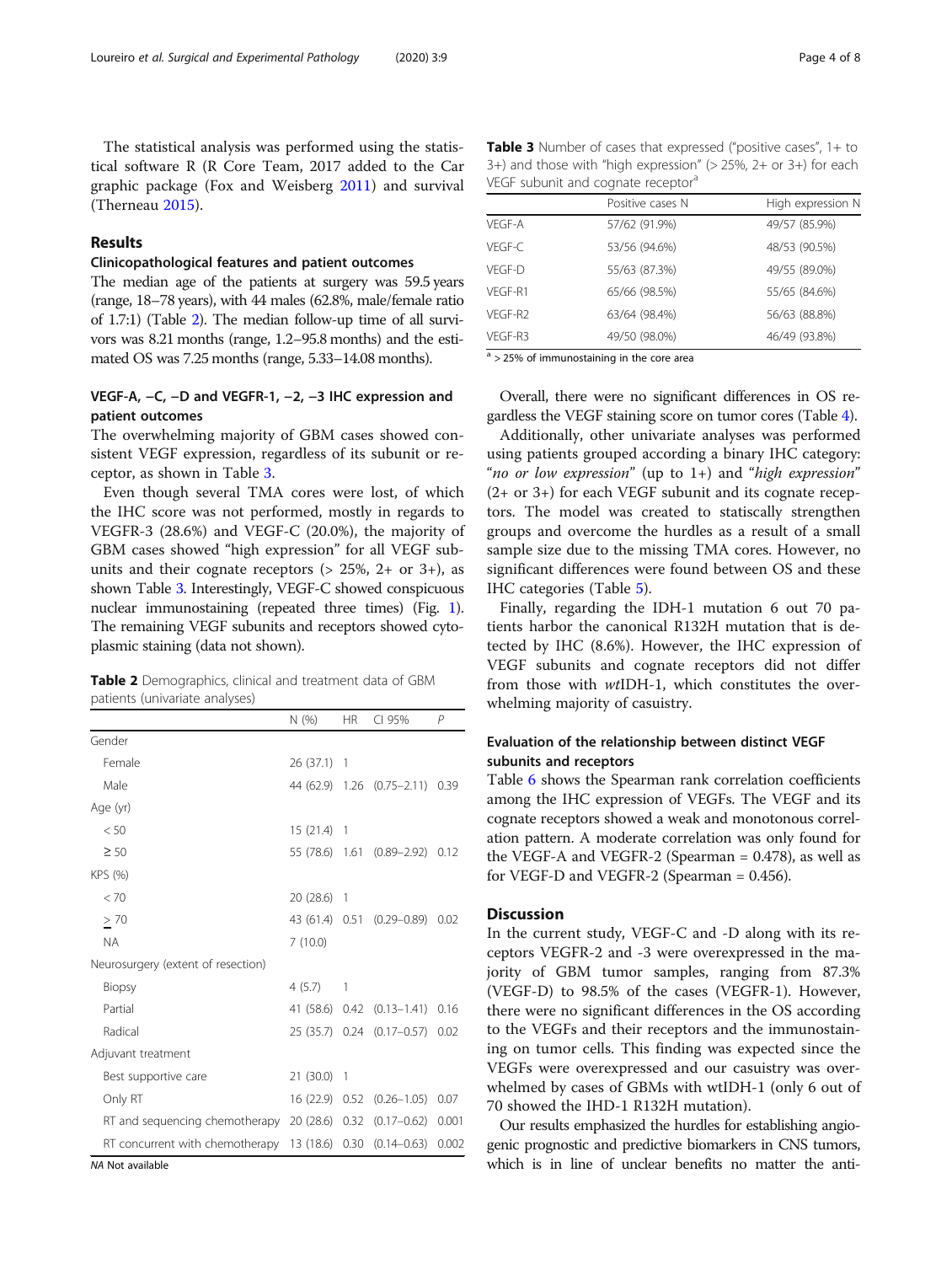<span id="page-4-0"></span>

| Table 4 Univariate analysis of overall survival according to the VEGF and VEGFR immunohistochemical score in GBMs |
|-------------------------------------------------------------------------------------------------------------------|
|-------------------------------------------------------------------------------------------------------------------|

|         | $N = 70$                       |                               | Staining score |                                    |                                   |                                      |  |  |  |
|---------|--------------------------------|-------------------------------|----------------|------------------------------------|-----------------------------------|--------------------------------------|--|--|--|
|         |                                |                               |                |                                    | HR (CI 95%)                       |                                      |  |  |  |
|         | Total Stained/Lost (Lost %)    | <b>Total Positive</b><br>N(%) | Absent $(-)$   | Focal $(+)$                        | Intermediate $(++)$               | Diffuse $(+++)$                      |  |  |  |
| VEGF-A  | 62 / 8 $(11.4\%)$ <sup>a</sup> | 57/62 (91.9%)                 | $5(7.1\%)$     | $0.96(0.29 - 3.20)$<br>8 (11.4%)   | $0.78(0.26 - 2.32)$<br>20 (28.6%) | $0.86$ $(0.30 - 2.47)$<br>29 (41.4%) |  |  |  |
| VEGF-C  | 56/14 (20%) <sup>a</sup>       | 53/56 (94.6)                  | $3(4.3\%)$     | 1.149 (0.35-6.34)<br>$5(7.1\%)$    | $1.19(0.31 - 4.59)$<br>9 (12.9%)  | $1.11(0.34 - 3.63)$<br>39 (55.7%)    |  |  |  |
| VEGF-D  | 63 /7 (10.0%) <sup>a</sup>     | 55/63 (87.3)                  | 8 (11.4%)      | 4.27 (1.30-13.95)<br>6(8.6%)       | $1.45(0.52 - 4.06)$<br>11 (15.7%) | $1.07(0.45 - 2.57)$<br>38 (54.3%)    |  |  |  |
| VEGF-R1 | $66/4$ $(5.7%)^a$              | 65/66 (98.5)                  | $1(1.4\%)$     | $2.14(0.27 - 16.98)$<br>10 (14.3%) | $1.33(0.18 - 10.0)$<br>23 (32.9%) | $0.94(0.13 - 6.96)$<br>32 (45.7%)    |  |  |  |
| VEGF-R2 | $64/6$ $(8.6\%)$ <sup>a</sup>  | 63/64 (98.4)                  | $1(1.4\%)$     | $1.04(0.13 - 8.61)$<br>$7(10.0\%)$ | $1.24(0.16 - 9.94)$<br>10 (14.3%) | $1.29(0.18 - 9.42)$<br>46 (65.7%)    |  |  |  |
| VEGF-R3 | 50/20 (28.6%) <sup>a</sup>     | 49/50 (98.0)                  | $1(1.4\%)$     | $0.81(0.07 - 9.01)$<br>3(4.3%)     | $1.27(0.17 - 9.56)$<br>20 (28.6%) | $1.07(0.14 - 8.03)$<br>26 (37.1%)    |  |  |  |

<sup>a</sup> Percentage of missing TMA cases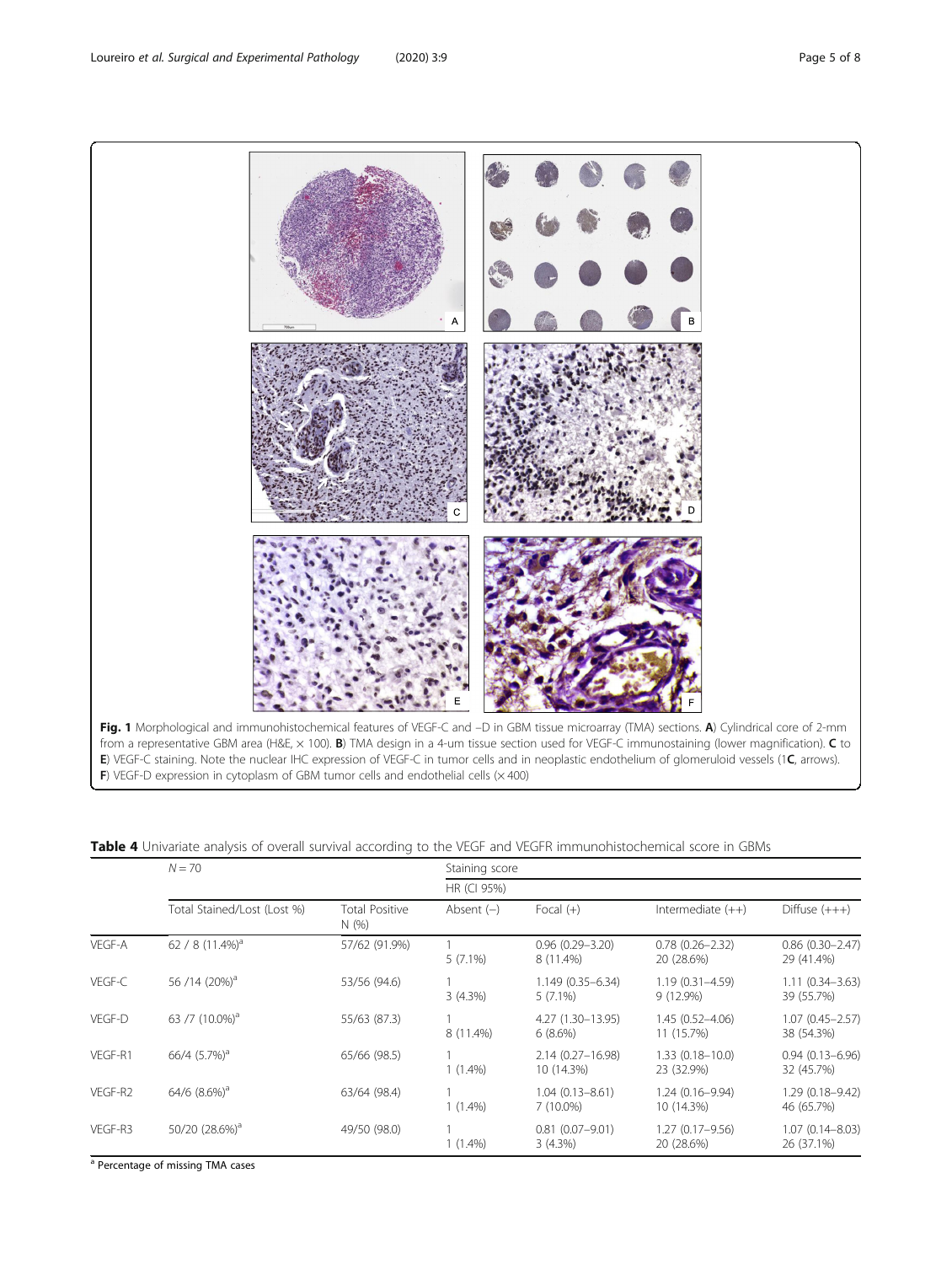|                     | Category        | N(% )     | Median OS (CI 95%)* | <b>HR</b> | (CI 95%)        | P    |
|---------------------|-----------------|-----------|---------------------|-----------|-----------------|------|
| <b>VEGF-A (62)</b>  | Absent/Low      | 5(8.1)    | $4.77(2.63; -)$     |           |                 |      |
|                     | High expression | 57 (91.9) | 6.43 (4.69; 12.90)  | 0.84      | $(0.30 - 2.35)$ | 0.74 |
| $VEGF-C(56)$        | Absent/Low      | 3(5.4)    | $6.22$ (2.04; -)    |           |                 |      |
|                     | High expression | 53 (94.6) | 5.72 (4.01; 12.70)  | 1.15      | $(0.35 - 3.72)$ | 0.82 |
| $VEGF-D(63)$        | Absent/Low      | 8(12.7)   | $10.08$ $(3.52; -)$ |           |                 |      |
|                     | High expression | 55 (87.3) | 6.02 (4.64; 12.70)  | 1.22      | $(0.52 - 2.88)$ | 0.64 |
| <b>VEGFR-1 (66)</b> | Absent/Low      | 1(1.5)    | $14.97 (-; -)$      |           |                 |      |
|                     | High expression | 65 (98.5) | 6.66 (5.20; 12.80)  | 1.19      | $(0.16 - 8.64)$ | 0.87 |
| <b>VEGFR-2 (64)</b> | Absent/Low      | 1(1.6)    | $14.97 (-; -)$      |           |                 |      |
|                     | High expression | 63 (98.4) | 6.02 (4.64; 12.80)  | 1.25      | $(0.17 - 9.10)$ | 0.83 |
| <b>VEGFR-3 (50)</b> | Absent/Low      | 1(2)      | $14.97 (-; -)$      |           |                 |      |
|                     | High expression | 49 (98)   | 5.89 (4.57; 14.10)  | 1.12      | $(0.15 - 8.27)$ | 0.91 |

<span id="page-5-0"></span>Table 5 Univariate model for analysis of the immunohistochemical expression according a binary category (absent/low vs high expression) for each VEGF subunit and receptors in GBMs

angiogenic drug prescribed for unselected CNS tumor patient population (Winkler et al. [2018\)](#page-7-0). Hopes persist to rest on the discovery of predictive biomarkers on tumor tissue, blood and/or radiographic parameters, which could merit the broad use of angiogenesis inhibitors, particularly for GBM patients (Lu-Emerson et al. [2015;](#page-7-0) Winkler et al. [2018\)](#page-7-0). On the other hand, VEGF-C, −D, VEGFR-2 and -3 were not fashionable research targets due to their established role in primarily promoting the growth and remodeling of lymphatic vessels, which were considered absent in CNS, until recently. However, a considerable amount of evidence suggests the existence of a complex lymphatic system in CNS, mainly within the meninges, which drains cerebrospinal fluid into the deep cervical lymph nodes (Aspelund et al. [2014](#page-7-0), [2015](#page-7-0); Louveau et al. [2015](#page-7-0); Weller et al. [2016](#page-7-0); Antila et al. [2017\)](#page-6-0). The development and modeling of that specific lymphatic system are closely related to the interactions between VEGF-C and VEGFR-3 (Antila et al. [2017\)](#page-6-0). The emerging data brought upfront the exploration of VEGF-C and its receptors – VEGFR-2 and -3 – as its partially homologous VEGF, the VEGF-D (Achen et al. [1998](#page-6-0); Grau et al. [2011](#page-7-0); Michaelsen et al. [2018\)](#page-7-0). To the best of our knowledge, this study represents the first to focus on the immunohistochemical expression of the expanded axis of proangiogenic factors simultaneously – VEGF-C, −D and VEGFR-2, − 3 – and that theoretically relate to lymphangiogenesis in GBM. However, a nuclear VEGF-C staining was found in

Table 6 Spearman rank correlation coefficients among VEGF subunits and their receptors

| Comparison between the IHC expression | Spearman |
|---------------------------------------|----------|
| $VFGFA \times VFGFR1$                 | 0.150    |
| $VFGFA \times VFGFR2$                 | 0.478    |
| VEGEC $\times$ VEGER3                 | 0.378    |
| $VFGFD \times VFGFR3$                 | 0.372    |

GBM tumor cells, as was similarly previously described (Cai et al. [2012](#page-7-0)). Whether this nuclear VEGF-C staining means an abnormal cell reprograming or reflects the functional status of VEGF-C in the tumor cell is unknown. This finding deserves further investigations.

The accumulating data from experimental models and resected human tumor samples further described the expression of various VEGFs and their cognate receptors in glial tumors (Machein and Plate [2000](#page-7-0); Huang et al. [2005](#page-7-0)). The first description of VEGF-D immunoreactivity in GBM was reported by Debinksi et al. [\(2001](#page-7-0)) who used GBM cell lines and ten tissue sections. They demonstrated that nearly all the GBM cells produce VEGF-D what may be partially implicated in oncogenic transformation and appeared to be an attractive target for novel treatment strategies. Following these results, Jenny et al. [\(2006](#page-7-0)) observed VEGF-C, −D and VEGFR-3 expression in normal brain tissue and in most brain tumors, as such glioblastomas and hemangioblastomas. The expression of VEGF-C and -D has been demonstrated to be diverse in GBM tissue samples, since the VEGF-C is found to be overexpressed compared to VEGF-D (Grau et al. [2011;](#page-7-0) Michaelsen et al. [2018](#page-7-0)).

Consistently, our results indicate that VEGF-C is proportionally overexpressed (94.6%), but is without any significant influence in patient prognosis. In contrast, low expressions of the VEGF-D (HR of 4.27 (CI 95%, 1.30 – 13.95) impaired the patient' OS significantly  $(p = 0.016)$ . Weickhardt et al. [2015](#page-7-0) related that the anti-angiogenic therapy (i.e. Bevacizumab) might exhibited superior efficacy when VEGF-D is low expressed in other clinical scenario. On the other hand, despite its wide variability, previous reports suggested that VEGF-D, when upregulated, is associated with higher tumor grade of malignancy (Grau et al. [2011](#page-7-0); Jiang et al. [2018\)](#page-7-0). It is important to note that when the VEGF-D evaluations were grouped in a binary category ("absence/low expression" and "high expression") no significant OS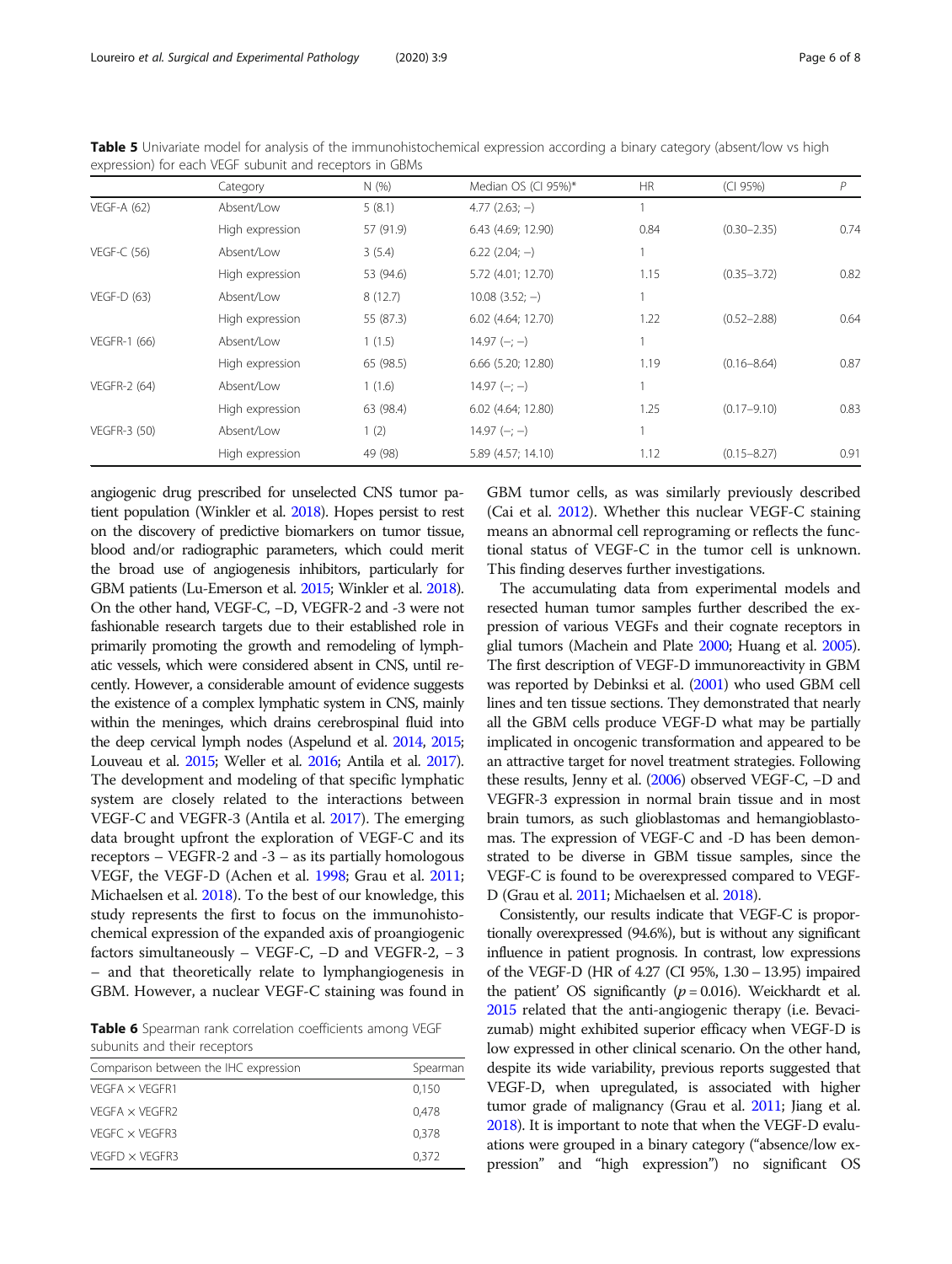<span id="page-6-0"></span>influence was found (HR of 1.22 (CI 95% 0.52–2.88),  $p = 0.64$ ). We should emphasize that caution must be taken when interpreting this study's VEGF-D findings, which might be partially explained by the restricted number of tumor samples with weak VEGF-D IHC expression (8.6%). In the same way, it was not found any significant differences on OS for the expression of others VEGF factors or cognate receptors. This finding might be partially explained by the relatively small number of patients in our series.

Substantial data support the correlation of the expressions of VEGF receptors, such as VEGFR-3 and the tumor grading (Grau et al. [2007](#page-7-0), [2008\)](#page-7-0). Baumgarten et al. [\(2016](#page-7-0)) have shown an overexpression of VEGFR-1, − 2 and, − 3 in GBM. Moreover, the expression of VEGFR-3 trends to turn positive as the pathologic grade of malignancy increases (Jiang et al. [2018\)](#page-7-0). These previous findings were compatible with our results, as it was found overall higher immunoexpression of VEGFRs (VEGFR-1, 92.9%; − 2, 90%; − 3, 70%). However, in the present study it was found only a weak and monotonous correlation pattern between VEGF and its cognate receptors.

Overall, it is still unknown whether VEGFs and their receptors expression profiles are plausible biological markers to predict response and/or patient prognosis. Nevertheless, the are indications that VEGF-C, −D and VEGFR-2, − 3 in particular may have implications on alternative signaling pathway of primary and acquired resistance to anti-VEGF therapy (Moffat et al. [2006](#page-7-0); Grau et al. [2011](#page-7-0); Li et al. [2014;](#page-7-0) Michaelsen et al. [2018\)](#page-7-0). Our results did not support this hypothesis since no recurrent or progressive GBM tumor samples were investigated. However, the overexpression of the entire axis of VEGF-C, −D, VEGFR-2 and -3 might be interpreted as an investigational target to clarify that theory, considering the recent data that suggests that there is a complex lymphatic system in the CNS (Aspelund et al. [2014](#page-7-0), [2015](#page-7-0); Louveau et al. [2015](#page-7-0); Choy and Rahul Jandial 2016; Antila et al. 2017) and its development and modeling may be closely related to the interactions between VEGF-C and VEGFR-3 (Antila et al. 2017).

# Conclusions

VEGF-C and -D and its receptors were overexpressed in the overwhelming majority GBMs but their expressions did not correlate with patient's OS. The overexpression of the axis of VEGF-C, VEGF-D, VEGFR-2 and VEGFR-3 might be interpreted as a potential target for further studies, particularly the interactions between VEGF-C and VEGFR-3 as well the mild nuclear VEGF-C expression. Whether this nuclear staining means an abnormal cell reprograming or reflects the functional status of VEGF-C in the GBM cell is unknown. Additional studies with more extensive series of GBM are still necessary to

# better evaluate the roles of VEGF-C, VEGF- D and their cognate receptors, VEGFR-2 and VEGFR-3, in GBMs.

#### Abbreviations

GBM: Glioblastoma; VEGF: Vascular endothelial growth factor; TMZ: Temozolomide; VEGFR: Endothelial growth factor receptors; TKIs: Tyrosine kinase inhibitors; PGF: Placental growth factor; CNS: Central nervous system; HIAE: Hospital Israelita Albert Einstein; HSP-UNIFESP: Hospital São Paulo - Universidade Federal de São Paulo; TMA: Tissue microarray; IHC: Immunohistochemical; KPS: Karnofsky Performance Status; CT: Computer tomography; MR: Magnetic resonance imaging; RT: Radiotherapy; BCNU: Carmustine (bis-cloroethylnitrosourea); OS: Overall survival

#### Acknowledgements

Deise Lusca Chesca for the immunohistochemical reactions and TMA building blocks.

Elivane da Silva Victor and Gisele Cristine Eugenio for kindly perform statistical and analyses. Cristovao Luis Pitangueiras Mangueira for kindly allowing the necessary tests to be performed in the laboratory.

#### Authors' contributions

LVML: acquisition of clinical data, interpretation of data, and drafted the manuscript. LN: perform pathological assays and interpretation, and drafted the manuscript; DCF: drafted the manuscript; LOK: drafted and manuscript revision; JNS: acquisition of pathological data and interpretation; SMFM: design of the study, acquisition of clinical data and interpretation, and drafted the manuscript. All authors read and approved the final manuscript.

### Funding

AmigoH (Amigos Einstein da Oncologia e Hematologia)

#### Availability of data and materials

The datasets used and/or analyzed during the current study are available from the corresponding author on reasonable request.

#### Ethics approval and consent to participate

The ethics review board of both institutions approved this study under the reference #33741714.4.0000.0071. This work does not represent a clinical trial and was therefore not registered as such.

#### Consent for publication

Not applicable.

#### Competing interests

The authors declare that they have no competing interests.

#### Author details

<sup>1</sup> Hospital Israelita Albert Einstein, Serviço de Oncologia e Hematologia, Bloco A -3° Subsolo, Av. Albert Einstein, 627 - Morumbi, São Paulo, SP 05652-900, Brazil. 2 Universidade Federal de São Paulo (UNIFESP) - Escola Paulista de Medicina, Rua Botucatu, 740 - Vila Clementino, São Paulo, SP 04023-062, Brazil. <sup>3</sup>Departamento de Patologia e Medicina Legal, Universidade de São Paulo - Faculdade de Medicina de Ribeirão Preto (FMRP), Av. Bandeirantes, 3900 - Vila Monte Alegre, Ribeirão Preto, SP 14049-900, Brazil. <sup>4</sup>Centro de Pesquisa em Oncologia Molecular, Hospital do Câncer de Barretos, Rua Antenor Duarte Villela, 1331, Barretos, SP 14784 400, Brazil. <sup>5</sup>Departamento de Anatomia Patológica da Rede D'Or, São Paulo, SP, Brazil.

# Received: 22 September 2019 Accepted: 12 February 2020 Published online: 18 March 2020

#### References

- Achen MG, Jeltsch M, Kukk E, Mäkinen T, Vitali A, Wilks AF et al (1998) Vascular endothelial growth factor D (VEGF-D) is a ligand for the tyrosine kinases VEGF receptor 2 (Flk1) and VEGF receptor 3 (Flt4). Proc Natl Acad Sci U S A 95(2):548–553
- Antila S, Karaman S, Nurmi H, Airavaara M, Voutilainen MH, Mathivet T et al (2017) Development and plasticity of meningeal lymphatic vessels. J Exp Med 214(12):3645–3667